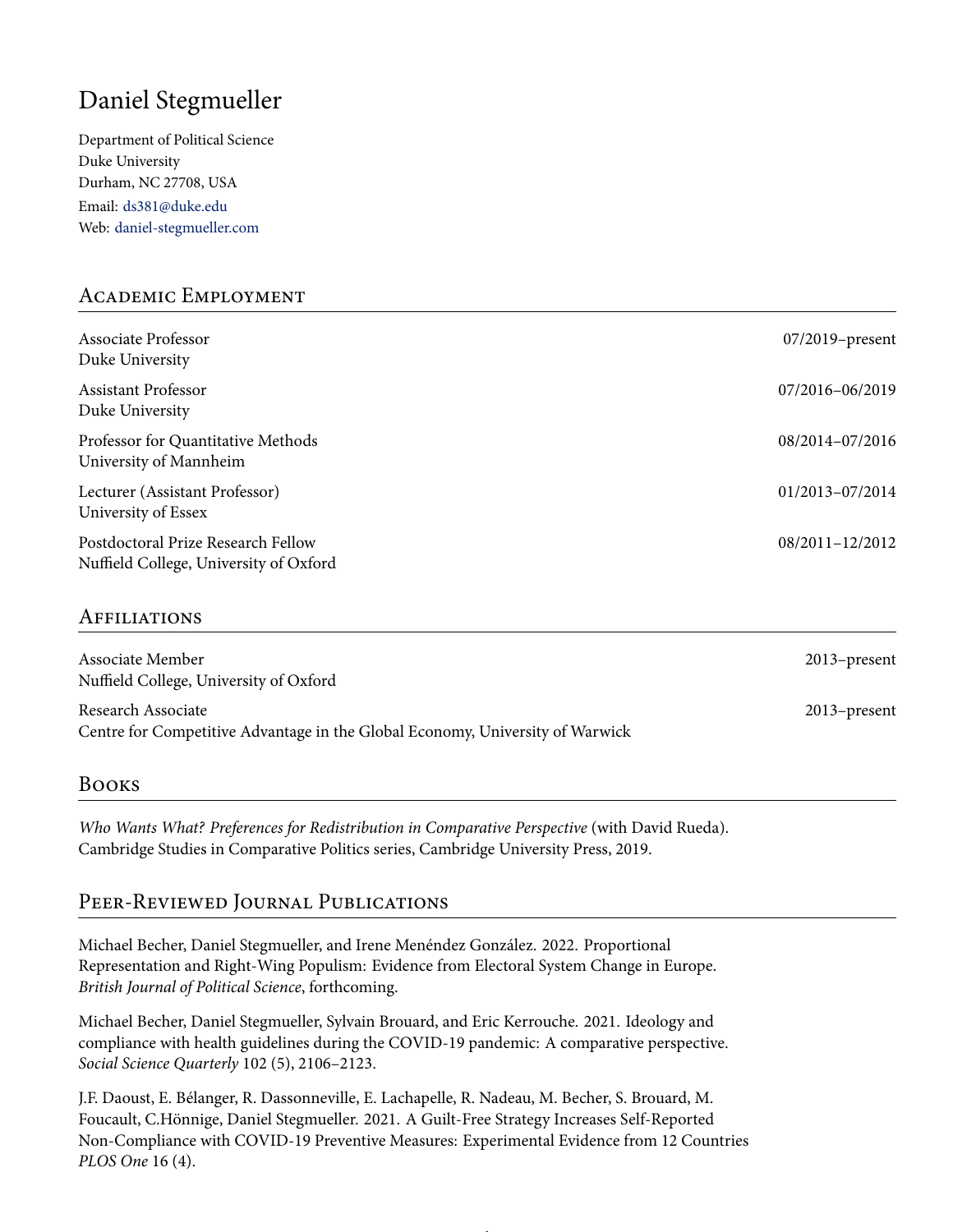Michael Becher and Daniel Stegmueller. 2021. Reducing Unequal Representation: The Impact of Labor Unions on Legislative Responsiveness in the US Congress. *Perspectives on Politics*, 19 (1), 92–109.

– Covered in Washington Post, July 27, 2020: "Lawmakers more responsive to working class in districts with strong unions, data show"

Pablo Beramendi and Daniel Stegmueller. 2020. The Political Geography of the Eurocrisis. *World Politics*, 72(4), 639–678.

Michael Becher, Daniel Stegmueller, and Konstantin Kaeppner. 2018. Local Union Organization and Lawmaking in the U.S. Congress. *Journal of Politics*, 80(2), 539–554.

Matthew Dimick, David Rueda, and Daniel Stegmueller. 2018. Models of Other-Regarding Preferences, Inequality and Redistribution. *Annual Review of Political Science*, 21, 441–460.

Matthew Dimick, David Rueda, and Daniel Stegmueller. 2017. The Altruistic Rich? Inequality and Other-Regarding Preferences for Redistribution in the US. *Quarterly Journal of Political Science*, 11(4), 385–439.

David Rueda and Daniel Stegmueller. 2016. The Externalities of Inequality: Fear of Crime and Preferences for Redistribution in Western Europe. *American Journal of Political Science* 60(2), 472–489.

Daniel Stegmueller. 2014. Bayesian Hierarchical Age-period-cohort Models with Time-structured Effects. An Application to Religious Voting in the US 1972–2008. *Electoral Studies* 33, 52–62.

Daniel Stegmueller. 2013. Religion and Redistributive Voting in Western Europe. *Journal of Politics* 75(4), 1064–1076.

Daniel Stegmueller. 2013. Modeling Dynamic Preferences. A Bayesian Robust Dynamic Latent Ordered Probit Model. *Political Analysis* 21(3), 314–333.

– Winner of the 2014 Jon Rasbash Prize for Quantitative Social Science.

Daniel Stegmueller. 2013. How Many Countries for Multilevel Modeling? A Monte Carlo Study Comparing Bayesian and Frequentist Approaches. *American Journal of Political Science* 57(3), 748–761.

Daniel Stegmueller, Eelke de Jong, Sigrid Roßteutscher, and Peer Scheepers. 2012. Religion and Preferences for Redistribution in Western Europe. *European Sociological Review*, 28(4), 482–497.

Daniel Stegmueller. 2011. Apples and Oranges? The Problem of Equivalence in Comparative Research. *Political Analysis* 19(4), 471–487.

Anja Neundorf, Thomas Scotto, and Daniel Stegmueller. 2011. The Individual Level Dynamics of Bounded Partisanship. *Public Opinion Quarterly* 75(3), 458–482.

#### Other publications

Sigrid Roßteutscher and Daniel Stegmueller. 2014. Network Politicization and Political Integration: From grand cleavages to private network structures. In *Voters on the Move or on the Run? Information-processing and Vote Choice in a Complex World*. Edited by Bernhard Weßels, Hans Rattinger, Sigrid Roßteutscher, and Rüdiger Schmitt-Beck. Oxford: Oxford University Press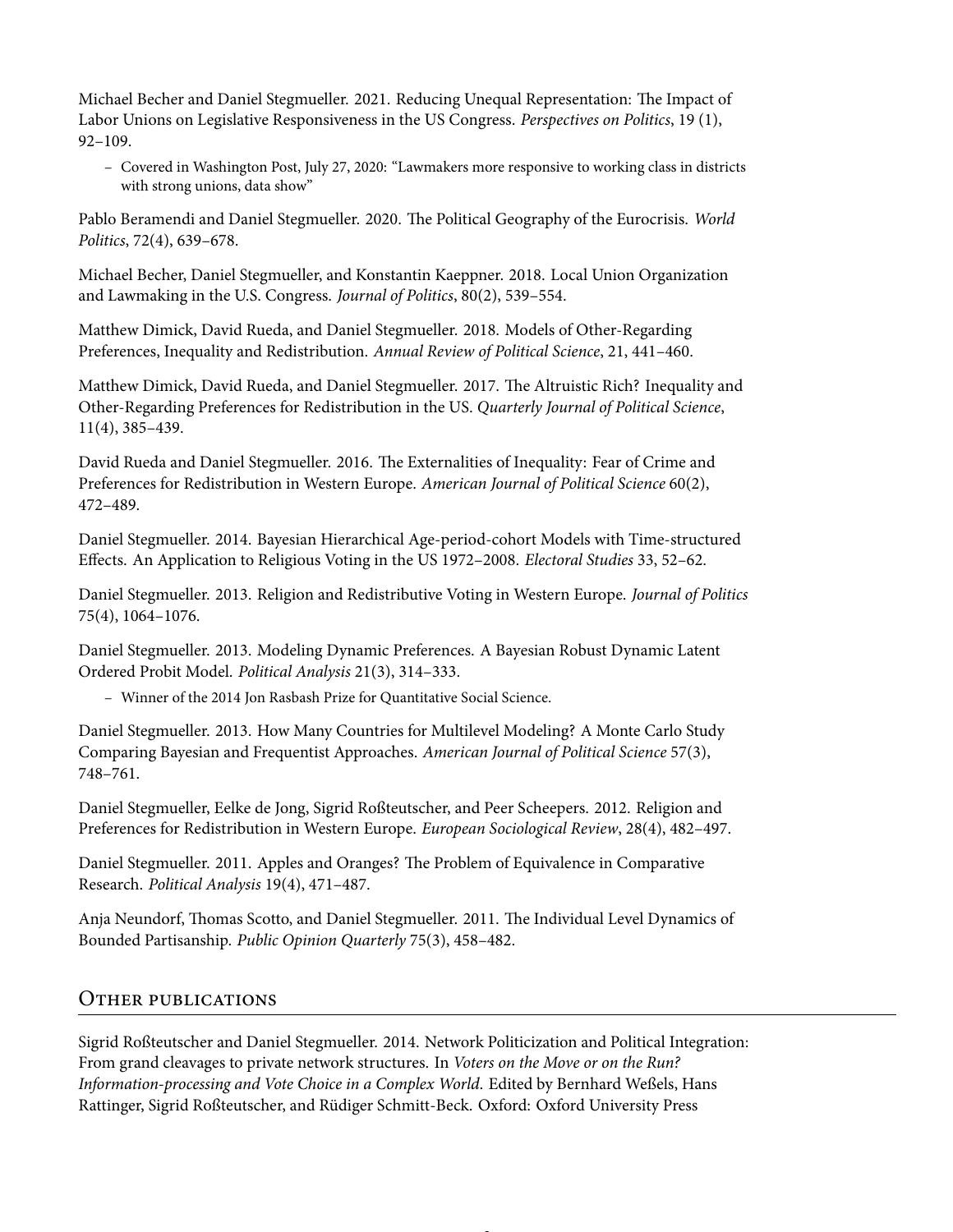Daniel Stegmueller. 2022. Book review: "Hijacking the Agenda. Economic Power and Political Influence" by Christopher Witko, Jana Morgan, Nathan J. Kelly, and Peter K. Enns. *Perspectives on Politics* forthcoming

#### Working papers

Resilient Democracies (with Pablo Beramendi and Carles Boix). *Under review.*

Inequality and support for taxing the rich in times of crisis (with Michael Becher).

Endogenous benchmarking and government accountability: Experimental evidence from the COVID-19 pandemic (with M. Becher and S. Brouard) *Under review.*

On the Mechanisms Behind Unequal Representation in Legislatures (with Michael Becher). Forthcoming chapter in *Unequal Democracies*, edited by Noam Lupu and Jonas Pontusson.

Covid-19, Government Performance, and Democracy: Survey Experimental Evidence from 12 Countries [with Michael Becher et al]. *NBER Working Paper* 29514. *Under review.*

Exploring Effects of Race and Differential Item Functioning on Stigma Experiences: Implications for Stigma Measurement in Racially and Sexually Diverse Populations (with A. Maragh-Bass, A. Siegler, K. Mayer, A. Dulin, and J. Sales). *Under review.*

Risk and Voting: Demand for Redistribution and Left Parties in Industrialized Democracies (with David Rueda).

Global Economic Shocks, Local Institutions, and Political Responsiveness (with Michael Becher).

Tax Progressivity and Redistribution (with Pablo Beramendi and Matthew Dimick).

## Teaching

#### *Duke University*

- PS 748 Causal Inference, Graduate course, Fall 2018, 2022
- PS 146 Politics and Economics, Undergraduate course, Spring 2017, 2018, 2020, 2021, 2022
- PS 690 Hierarchical and Time-Series Cross-Section Data, Graduate Course, Fall 2019
- PS 733 Advanced Regression, Graduate course, Spring 2017, 2018, Fall 2020
- PS 745 Political Economy Core, Graduate course, Spring 2019, 2020, 2021, 2022

#### *University of Mannheim*

- Theory Building and Causal Inference. Graduate course, Fall 2014, 2015
- Bayesian Generalized Linear Models. Graduate course, Fall 2014, 2015
- Advanced Bayesian Models. Graduate course, Spring 2015, 2016
- Regression Designs and their Applications. Undergraduate course, Spring 2015, 2016.
- CDSS workshop in Political Science. Graduate course, Spring & Fall 2015, Spring 2016
- Quantitative Methods in Political Science. Graduate course, Fall 2010, 2011

#### *University of Essex*

- GV 102 Introduction to European Politics. Undergraduate course, Spring 2013
- GV 110 Scientific Reasoning for the Social Sciences. Undergraduate course, Fall 2013
- GV 112 Comparative Political Analysis. Undergraduate course, Spring 2014
- GV 373 Political Integration and the European Union. Undergraduate course, Spring 2013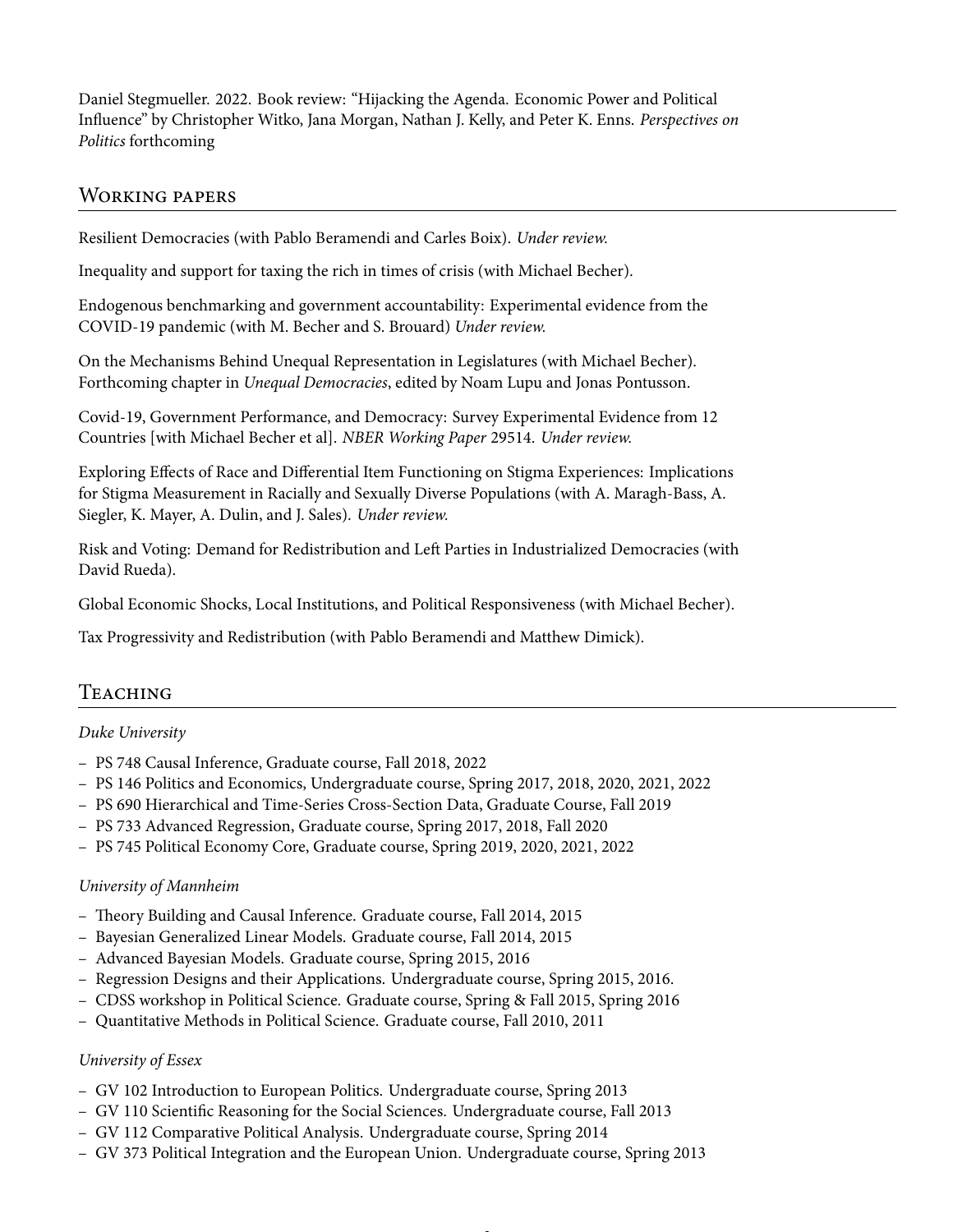- GV 952 European Integration and Politics. Graduate course. Spring 2013
- GV 982 Political Behavior. Graduate course, Fall 2013 & Spring 2014

#### *Summer schools*

- Advanced Bayesian Models for the Social Sciences. ICPSR Summer Program in Quantitative Methods of Social Research, University of Michigan. 2013, 2014, 2015, 2017, 2018, 2019, 2020, 2021
- Modeling Heterogeneity in Cross-section and Panel Data. Essex Summer School in Social Science Data Analysis, University of Essex. 2012, 2013, 2014, 2015
- Hierarchical Models. Essex Summer School in Social Science Data Analysis, University of Essex. 2011

#### *Workshops*

- Introduction to Hierarchical Models, Short workshop, Duke University, Summer 2015
- Bayesian Generalized Linear Models, Workshop, University of Berne, Switzerland, Summer 2012
- Introduction to Multilevel Analysis (with Tom Snijders), Oxford Spring School, University of Oxford, Spring 2012
- Missing Data and Multiple Imputation, Workshop, Mannheim Center for European Social Research, University of Mannheim, Summer 2010

## Service and Professional Activities

Associate editor, *Political Science Research and Methods* (2016-)

Editorial board member, *Political Science Research and Methods* (2013-)

*National Science Foundation* Review Panelist, 2020, 2021

Ad-hoc grant referee: *National Science Foundation, Danish Council for Independent Research*

Member: *American Political Science Association (APSA)*, *Midwest Political Science Association (MPSA)*, *European Political Science Association (EPSA)*, *Society for Political Methodology*

Journal referee: *American Journal of Political Science, American Political Science Review, Political Analysis, World Politics, Comparative Political Studies, British Journal of Political Science, Journal of Peace Research, Electoral Studies, Political Studies, Political Behavior, European Union Politics, Socio-Economic Review, Political Opinion Quarterly, International Journal of Public Opinion Research, Political Research Quarterly, Politics & Gender, Research & Politics, Political Science Research and Methods, Journal of European Social Policy, Journal of European Public Policy, American Sociological Review, European Sociological Review, PLOS One, Journal of Comparative Economics, Economics & Politics, Journal of the Royal Statistical Society A, Social Science Research, Sociological Methods & Research, Social Science & Medicine*

Referee for Academic Presses: *Cambridge University Press*, *Chapman & Hall*, *Oxford University Press*, *Springer*

Co-organizer: Conference on "Redistribution: Politics, Law, and Policy," The Baldy Center for Law & Social Policy, University at Buffalo, May 12-14, 2016.

## GRANTS

Integrating a combination HIV prevention intervention into a widely-used geosocial app for Chinese MSM (MPI: Aaron Siegler, Patrick Sullivan), National Institutes of Health/NIAID, 2019-2023. Role: Co-PI.

Political Economy of Inequality and Democracy (PI: Hyeok Yong Kwon), National Research Foundation of Korea, 2017-2021. Role: Researcher.

Inequalities, Insurance, Incentives and Immigration: Challenges and Solutions for the Welfare State (PI: Eva Moerk), NORFACE, 2016. Role: Co-PI.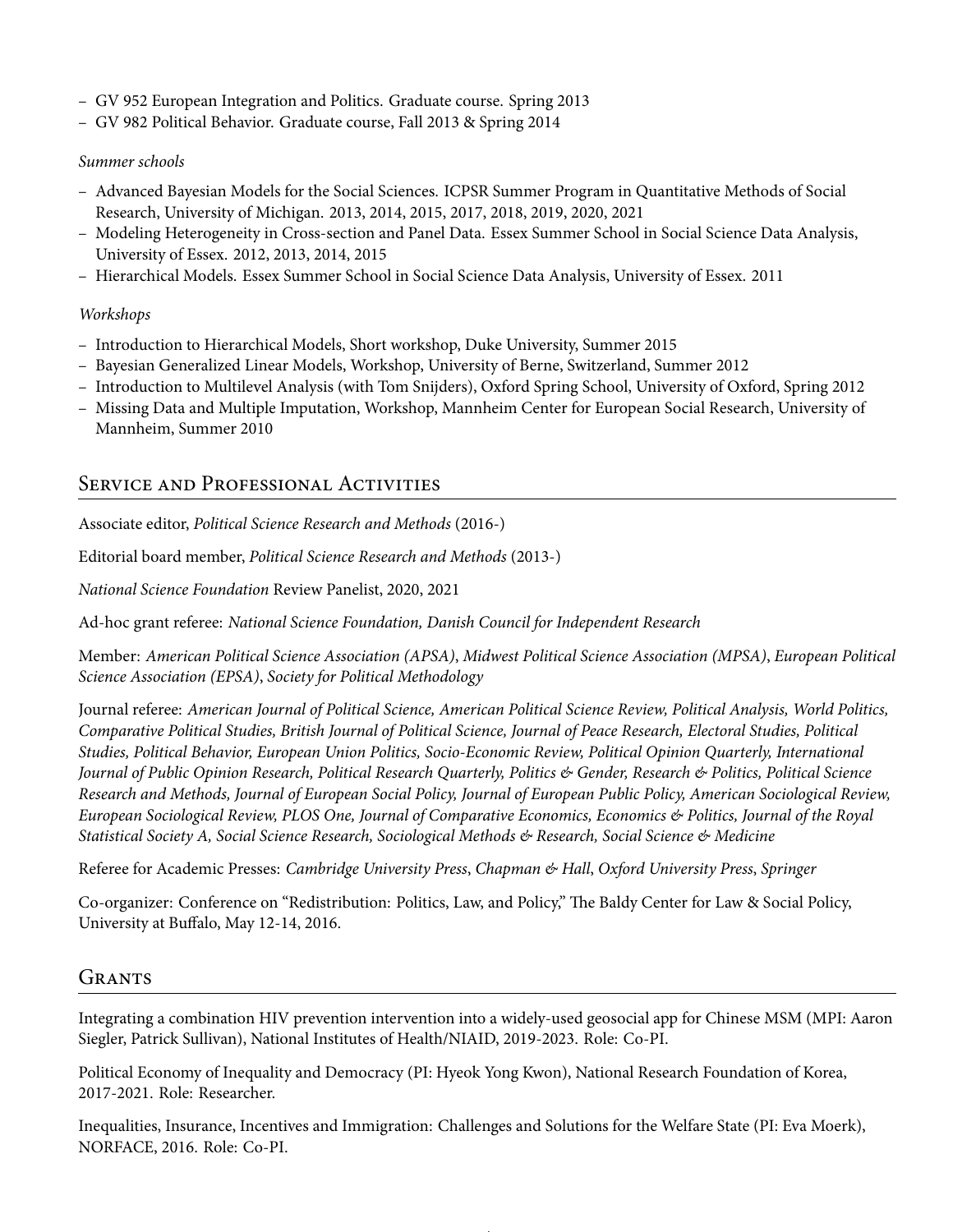#### *2022*

- European meeting of the Society for Political Methodology, June 2022
- Annual meeting of the Midwest Political Science Association, April 2022
- Comparative Politics Workshop, University of Chicago, February 2022

#### *2021*

- SSK Seminar Series, Center for the Study of Inequality and Democracy, Korea University. November 2021
- Annual meeting of the European Political Science Association, [virtual], June 2021
- Annual meeting of the Midwest Political Science Association, [virtual], April 2021

#### *2020*

- Annual meeting of the American Political Science Association, [virtual], September 2020
- Annual meeting of the European Political Science Association, [virtual], June 2020

#### *2019*

- International Political Economy Society Meeting, San Diego, November 2019
- Annual meeting of the American Political Science Association, Washington, D.C, September 2019
- Annual meeting of the Midwest Political Science Association, Chicago, April 2019

#### *2018*

- Annual meeting of the Midwest Political Science Association, Chicago, April 2018
- Annual meeting of the American Political Science Association, Boston, September 2018

#### *2017*

- Seminar Series, Department of Political Science, Columbia University, October 2017
- Annual Meeting of the American Political Science Association, San Francisco, September 2017
- Washington Annual Political Economy Conference, Washington DC, May 2017
- Annual meeting of the Midwest Political Science Association, Chicago, April 2017
- Workshop on Interdisciplinary Approaches to Inequality and Mobility, Duke University, April 2017

## *2016*

- Conference on Social and Political Inequality, Vienna University of Economics, September 2016
- Annual Meeting of the American Political Science Association, San Francisco, September 2016
- Workshop on Preferences over Redistribution, Duke University, April 2016

## *2015*

- Seminar on the State and Capitalism since 1800, Harvard University, October 2015
- Annual Meeting of the American Political Science Association, San Francisco, September 2015
- Essex Summer School in Social Science Data Analysis Evening Lecture, July 2015
- Annual Meeting of the European Political Science Association, Vienna June 2015
- Seminar Series, Political Economy Research Group, Central European University, May 2015
- Annual Meeting of the Midwest Political Science Association, Chicago, April 2015

## *2014*

- Annual Meeting of the American Political Science Association, Washington, DC, August 2014
- Seminar Series, Department of Politics, University of Konstanz, June 2014
- Annual Meeting of the European Political Science Association, Edinburgh, June 2014
- Annual Meeting of the Midwest Political Science Association, Chicago, April 2014
- *2013*